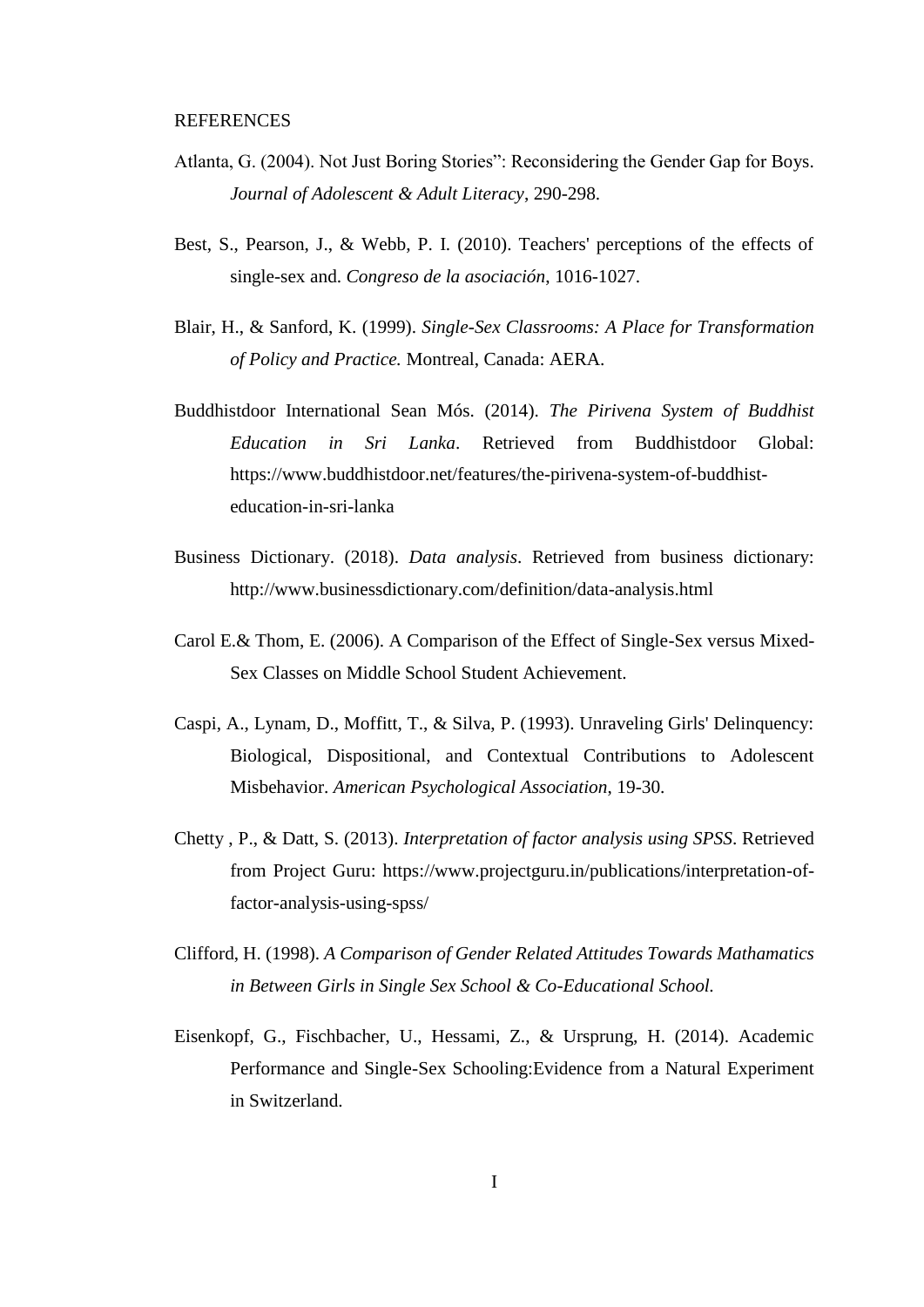- Fernando, W. (2009). *Dr. C. W. W. Kannangara - Father of Free Eduction in Sri Lanka*. Retrieved from The island online: http://www.island.lk/2009/09/24/features3.html
- Guest, M. (2014). The Single Sex Vs Co-education Debate and the Experience of School that Change Status.
- Haig, B. (2010). *Abductive Research Methods.*
- Hasyim, A. (2013). *what-education.blogspot.com*. Retrieved from Definition of Education According to the Experts: http://whateducation.blogspot.com/2013/07/definition-of-education-according-to.html
- *History of Education*. (2008). Retrieved from Education History: http://education14.blogspot.com/2008/11/introduction-to-history-ofeducation.html
- Hughes, A. (2007). The Advantages of Single Sex Education. *National Forum of Educational Administration and Supervision Journal*, 5-14.
- IBM , k. (n.d.). *Factor Analysis Extraction*. Retrieved from IBM knowledge center: https://www.ibm.com/support/knowledgecenter/en/SSLVMB\_24.0.0/spss/bas e/idh\_fact\_ext.html
- Jaufer, A. (2017). *The Evolution Of Education In Sri Lanka*. Retrieved from Rora life: https://roar.media/english/life/sponsored/the-evolution-of-education-in-srilanka/
- Kam-Cheung, Wong; , Y. Raymond Lam & Lai-Ming Ho. (2010). *The Effects of Schooling on Gender Differences.* Retrieved from ftp://203.85.114.1/wwwroot/eoc/Upload/2006222143516177152.doc
- Krejcie, R., & Morgan, D. (1970). Determining Sample Size For Research. *Educational and Psychological Measurment*, 607-610.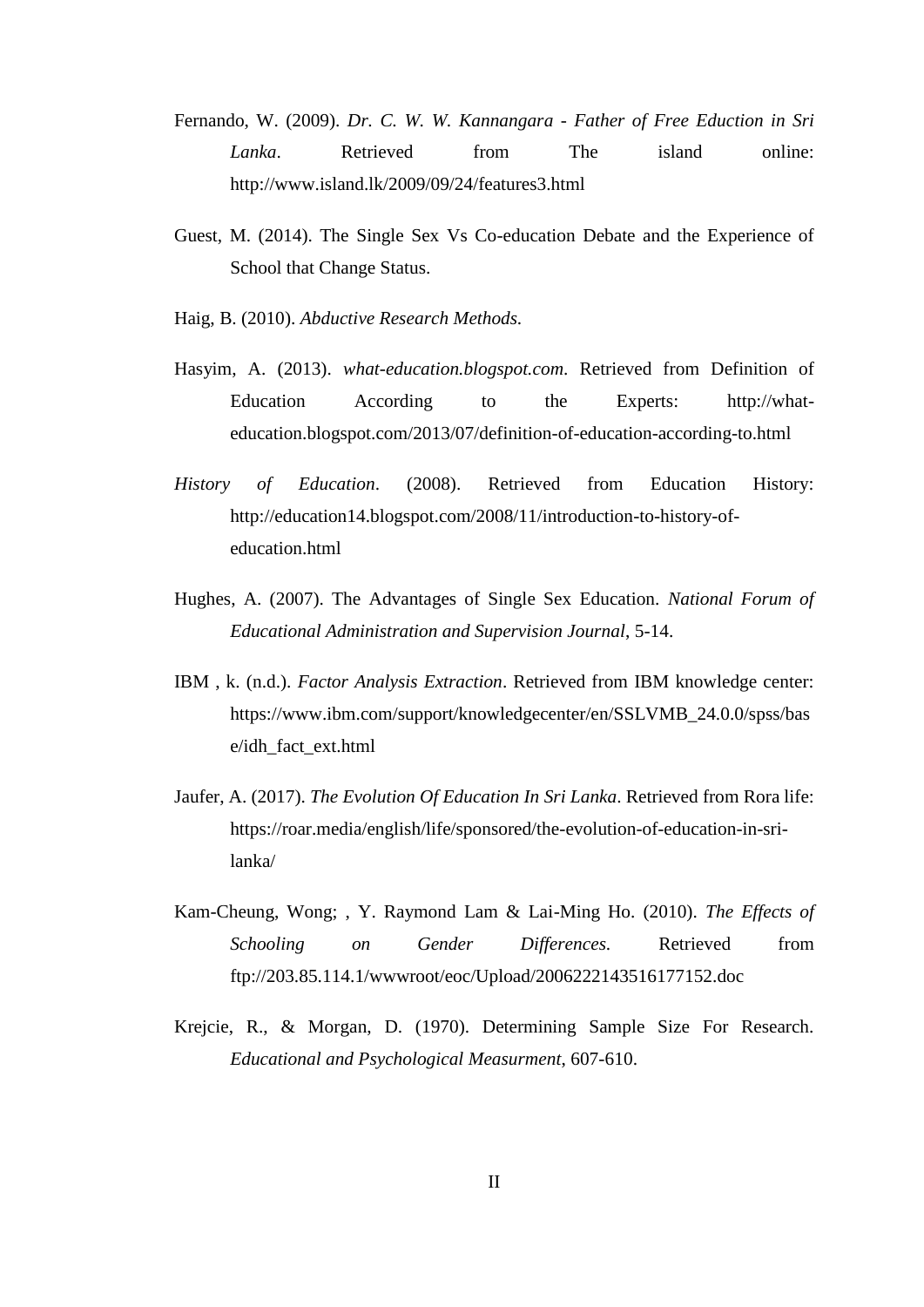- Lee, V., & Bryk, A. (1986). Effects of single-sex secondary schools on student achievement and attitudes. *Journal of Educational Psychology*, 381-395.
- Madigan, J. (2006). Single-Gender and Coeducational Special Education Classrooms: Latina Student Perceptions, Experiences, and Attitudes.
- Mael, F., Alonso, A., Gibson , D., Rogers , K., & Smith , M. (2005). *Single-Sex Versus Coeducational Schooling: A Systematic Review.* USA: U.S. Department of Education. Retrieved from https://www2.ed.gov/rschstat/eval/other/singlesex/single-sex.pdf
- Malik, R. (2013). Students' Personality Development: Single-sex versus Coeducational Schools in Pakistan. *Asian Journal of Management Science and Education*, 68-78.
- Mburu, D. (2013). Effects of the Type of School Attended on Students Academic Performance in Kericho and Kipkelion Districts, Kenya. *International Journal of Humanities and Social Science, Vol. 3 No. 4*, 79-90.
- Ministry of Education. (2013). *Education First Sri Lanka.* Sri Lanka: Ministry of Education.
- Ministry of Human Resource Development, Education , S. (2005). *Education For All National Action Plan.* Retrieved from Docplayer.net: http://docplayer.net/52360783-Education-for-all-national-action-plan-srilanka.htm
- Osborne, J. (2015). What is Rotating in Exploratory Factor Analysis? *Practical Assessment, Research & Evaluation.*, 6-30.
- Pahlke, E., Hyde , J. S., & Allison, C. (2014). The Effects of Single-Sex Compared With Coeducational Schooling on tudents' Performance and Attitudes: A Meta-Analysis. 1043-1072.
- Peiris, T. (2018). *Hand Book on Analysis of Multivariate Data using SPSS.* Colombo.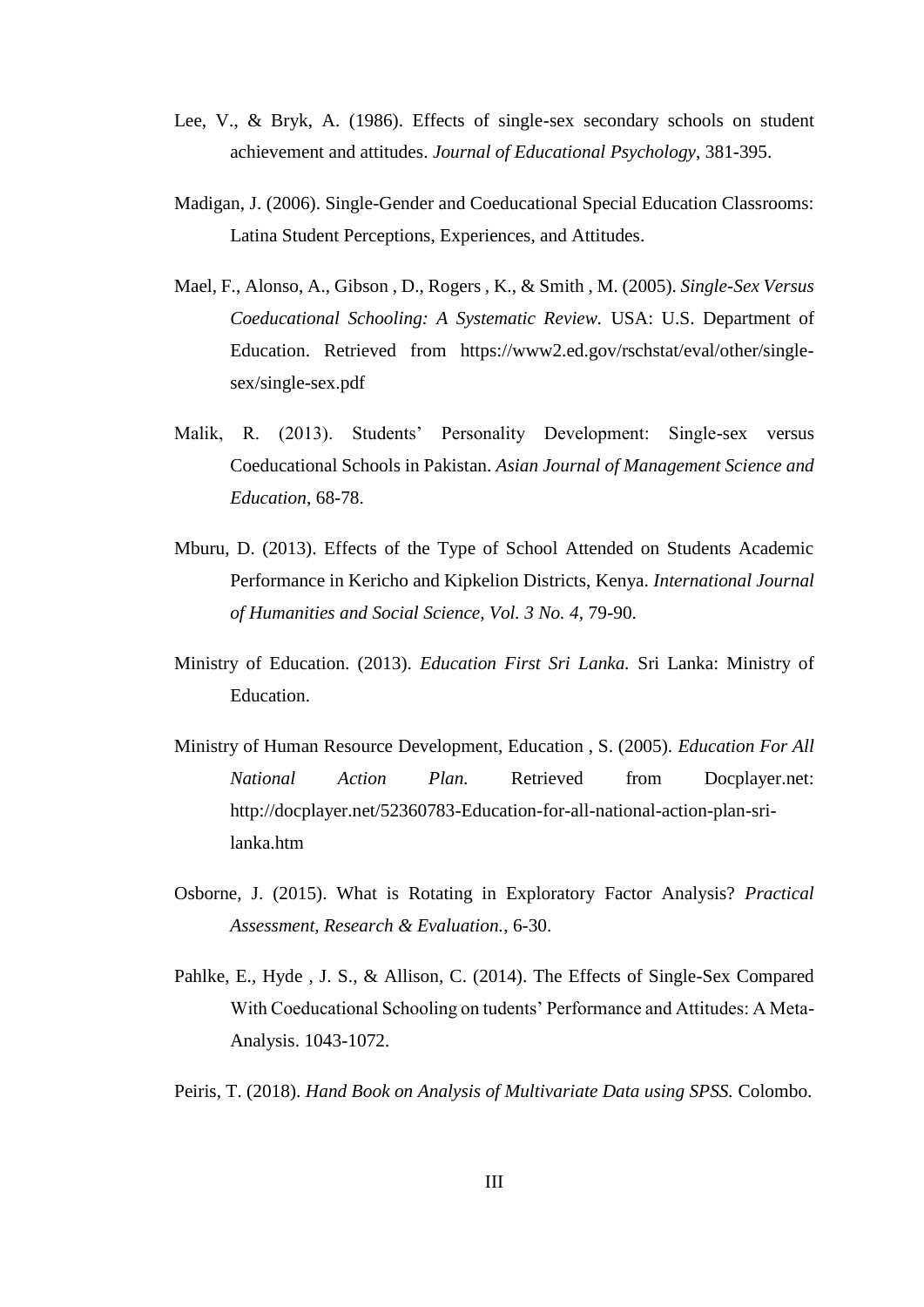- Priyadarshani, K. (2016). *The Comparison of student's Academic Performance of Single Sex Education and Co-Education in Colombo Educational Zone.* University of Moratuwa: Project for PG Diploma in Business Statistics.
- Rahn, M. (2018). *Factor Analysis: A Short Introduction, Part* . Retrieved from The Analysis Factor: https://www.theanalysisfactor.com/factor-analysis-1 introduction/
- Rahn, M. (2018). *Factor Analysis: A Short Introduction, Part 3-The Difference Between Confirmatory and Exploratory Factor Analysis.* Retrieved from The Analysis Factor.: https://www.theanalysisfactor.com/confirmatory-andexploratory-factor-analysis/
- Reza, F. (2014). *Eduhutch*. Retrieved from Etymological Meaning of the Term "Education": http://eduhutch.blogspot.com/2014/11/etymological-meaningof-education.html
- Rosàs, M. (2013). *Coeducation An opportunity for self-discovery.* Retrieved from http://josepcarol.cat/sites/default/files/coeducation.pdf
- Rutter, M., Maughan , B., Mortimore, P., & Ouston, J. (1980). Fifteen Thousand Hours: Secondary schools and their effects on children. *British Journal for Sociology Education*, 207-219.
- Salkind, N. (2010). *Primary Data Source*. Retrieved from methods.sagepub: http://methods.sagepub.com/reference/encyc-of-research-design/n333.xml
- Seymour, J. (1972). Contrasts between Formal and Informal Education among the Iban of Sarawak, Malaysia. *Sage Journal*, 477.
- Smith, I. (1994). *Empirical evidence on the coeducational/single-sex schooling debate.* Retrieved from Australian Association for Research in Education: https://www.aare.edu.au/data/publications/1995/smiti95011.pdf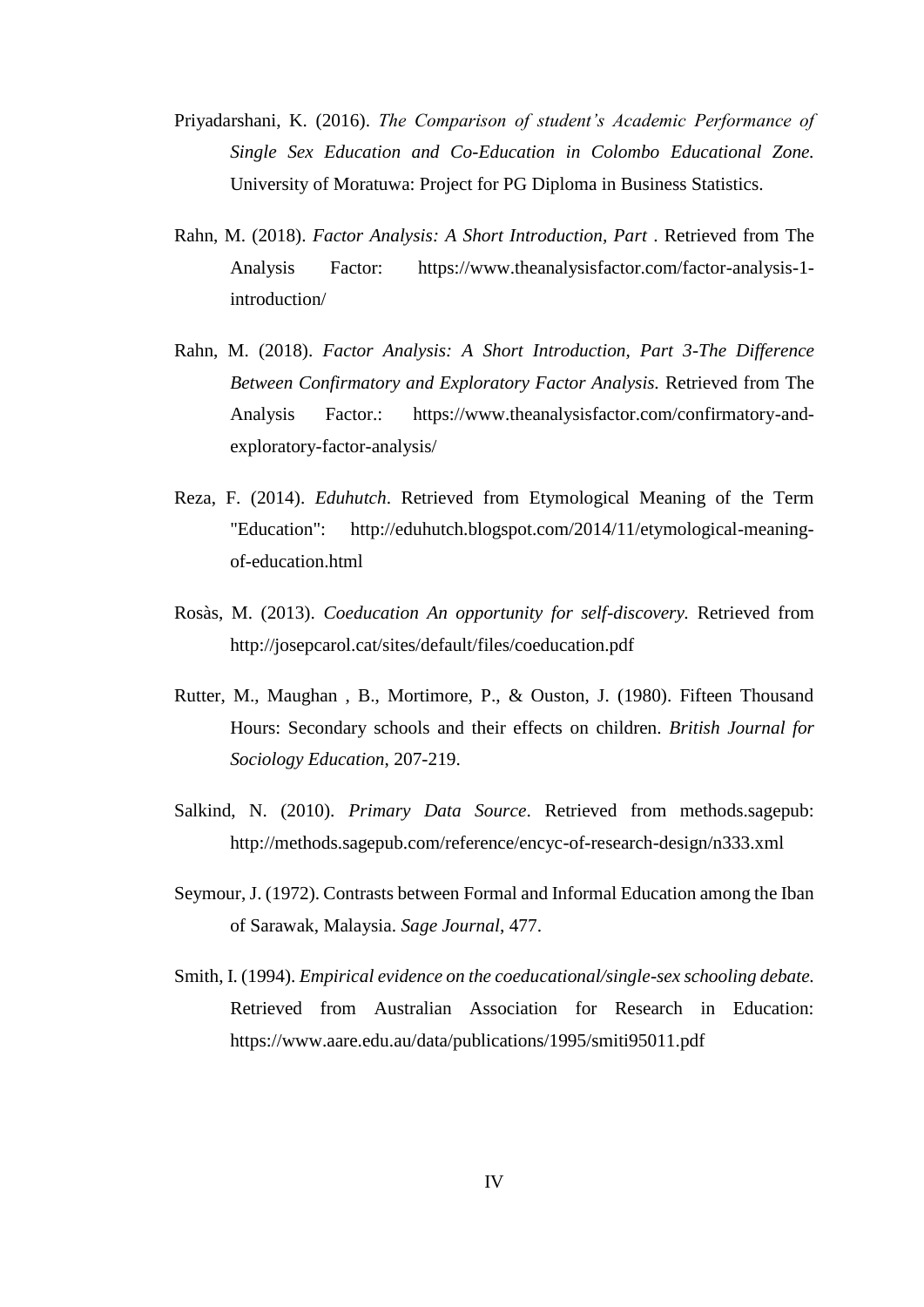- Spielhofer, T., Donnell, L., Benton, T., Schagen, S., & Schagen, I. (2002). *The Impact of School Size and Single sex Education on Performance.* Slough,Berkshire: National Foundation for Educational Research. Retrieved from https://www.nfer.ac.uk/media/1343/91014.pdf
- Stevens, J., & Pituch, K. (2002). *Applied Multivariate Statistics for the Social Sciences.* New York: Routledge Taylor & Francis Group.
- Streitmatter, J. L. (1999). Making a Case for Single-Sex Schooling.
- Suhr, D. (1990). *Exploratory or Confirmatory Factor Analysis ?* Retrieved from http://tx.liberal.ntu.edu.tw/~PurpleWoo/Literature/!DataAnalysis/FactorAnaly sis\_SAS.com\_200-31.pdf
- Suhr, D. (1990). *Exploratory or Confirmatory Factor Analysis?* Retrieved from http://tx.liberal.ntu.edu.tw/~PurpleWoo/Literature/!DataAnalysis/FactorAnaly sis\_SAS.com\_200-31.pdf
- UNESCO. (2007). *Single-Sex Schools for Girls and Gender Equality in Education.* Bangkok: UNESC O Asia and Pacific Regional Bureau for Education.
- UNICEF Sri Lanka. (2013). *Out-of-School Children in Sri Lanka: Country Study.* Colombo: United Nations Children's Fund (UNICEF) Sri Lanka.
- Williams, B., Brown, T., & Onsman, A. (2010). Exploratory factor analysis: A fivestep guide for novices. *Australasian Journal of Paramedicine, 8*, 10-23.
- Woodward, D. J., Horwood, J., & Fergusson, P. (1999). Effects of single-sex and coeducational secondary schooling on children's academic achievement. *Australian Journal ofEducation,* , 142-156.
- Woodward, L. J., Fergusson, D. M., & Horwood, L. J. (1999). The Effects of Single-Sex and Coeducational Secondary Schooling on Children's Academic. *Australian Journal of Education*, 142-156.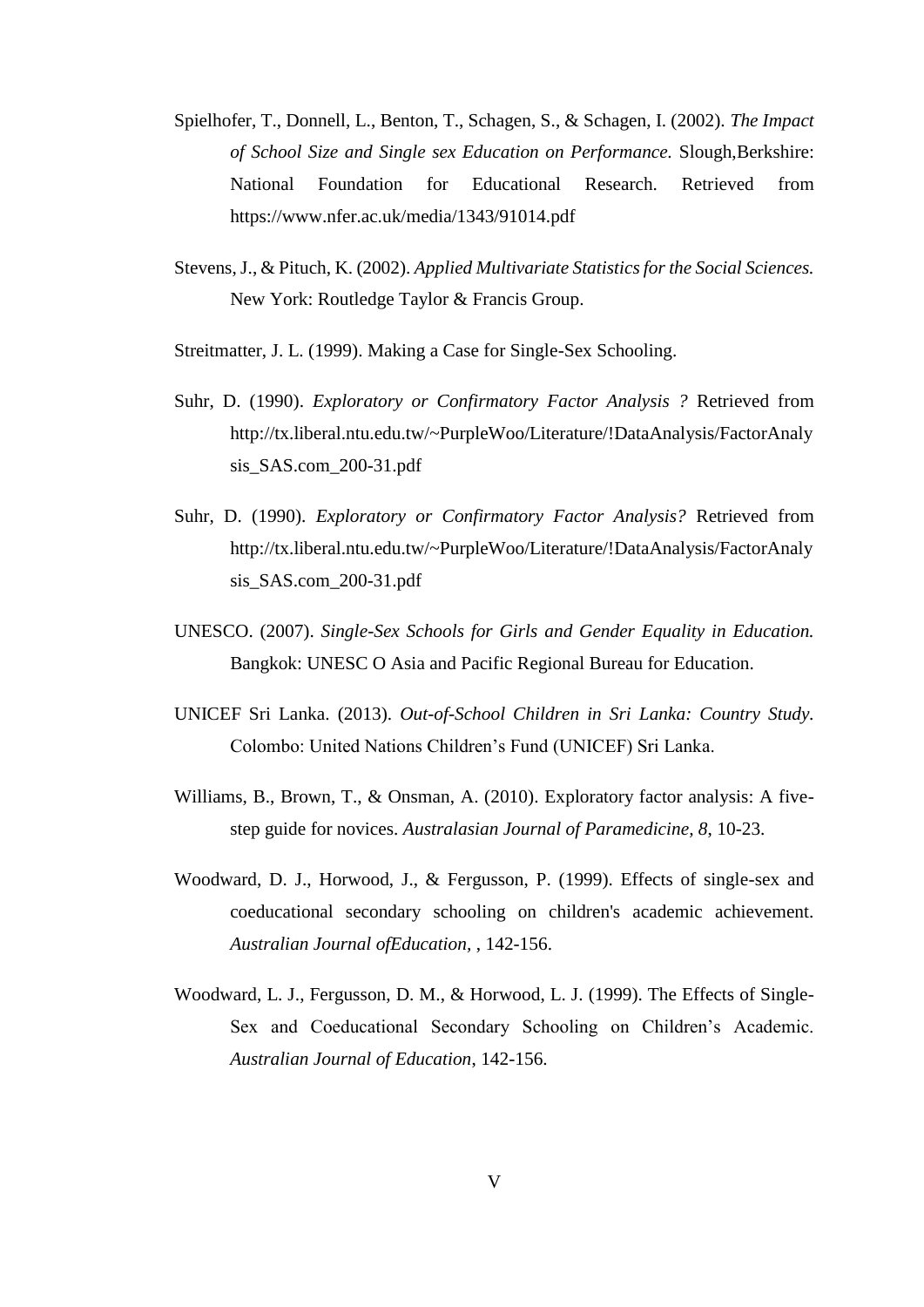- Yalcinkaya, M., & Ulu, A. (2012). Differences between single-sex schools and coeducation schools. *Procedia - Social and Behavioral Sciences*, 13-16.
- Yates, S. M. (2002). Stepping from single to mixed sex education: Boys' progress and perceptions during the restructuring. *International Education Journal, Vol 04*, 23-33.
- Yong , A., & Pearce, S. (2013). A Beginner's Guide to Factor Analysis: . *Quantitative Methods for Psychology*, 79-94.
- Yong , A., & Pearce, S. (2013). A Beginner's Guide to Factor Analysis: Focusing on Exploratory Factor Analysis. *Tutorials in Quantitative Methods for Psychology*, 79-94.
- Zaidi, Z. F. (2010). Gender Differences in Human Brain: A Review. *The Open Anatomy Journal,*, 37-55.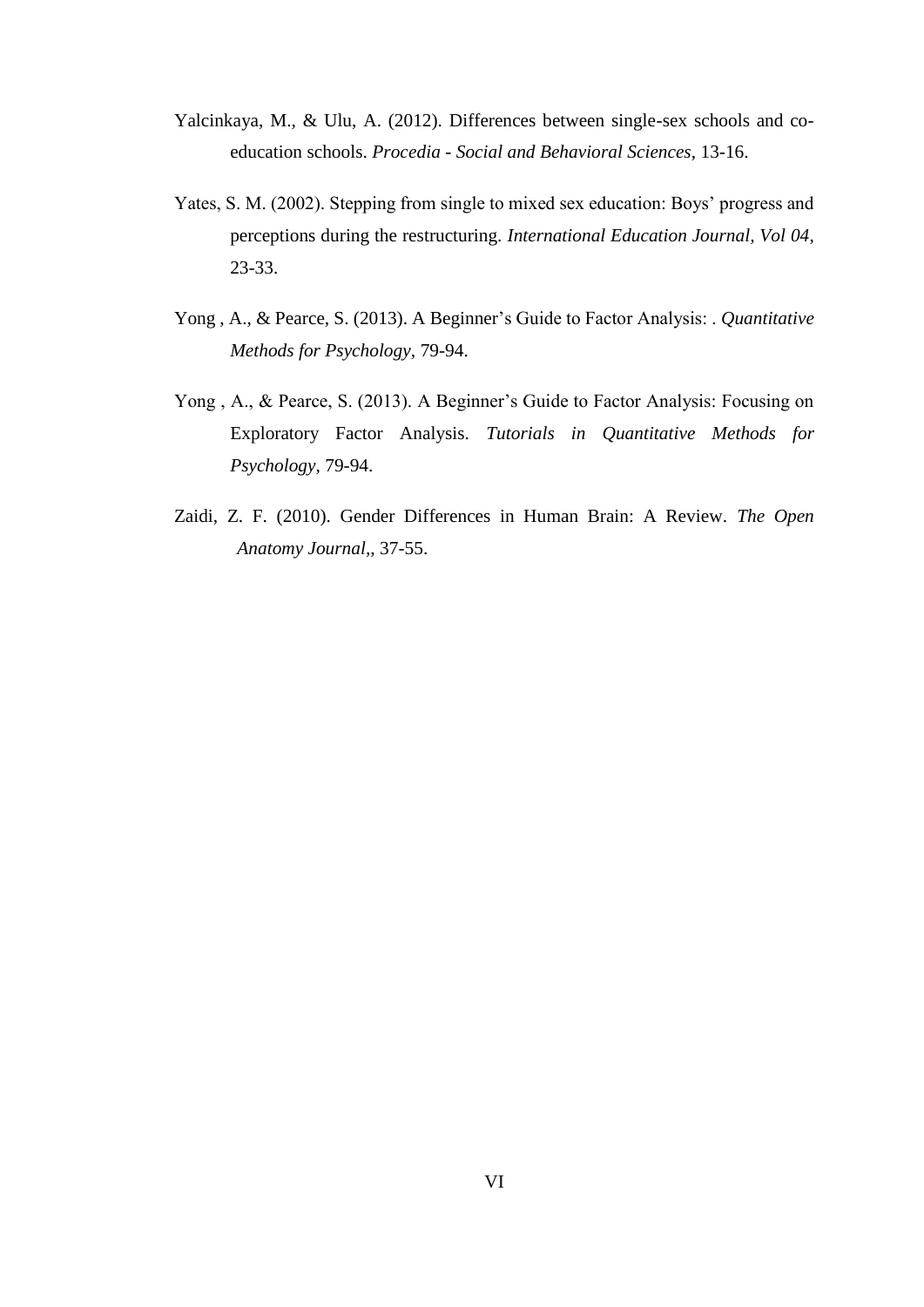## **APPENDICES**

# **Appendix – A: Schools in Colombo Educational Zone**

| S No | <b>Name</b>                   | National/<br><b>Provincial</b> | <b>School</b><br><b>Type</b> | Co_Edu/<br><b>Single</b><br><b>Sex</b> |
|------|-------------------------------|--------------------------------|------------------------------|----------------------------------------|
| 1    | DE LA SALLE COLLEGE           | $\overline{c}$                 | 1                            | <b>BOYS</b>                            |
| 2    | MODARA ANANDA M.M.V.          | 2                              | 2                            | <b>MIXED</b>                           |
| 3    | ST.ANTHONY'S B.M.V.           | 2                              | $\overline{2}$               | <b>GIRLS</b>                           |
| 4    | KUMARA V.                     | $\overline{c}$                 | 3                            | <b>MIXED</b>                           |
| 5    | MATT.ST.JOHN'S M.V.           | 2                              | 3                            | <b>MIXED</b>                           |
| 6    | <b>ST.LUCIA'S COLLEGE</b>     | 2                              | 3                            | <b>BOYS</b>                            |
| 7    | KOTAHENA PRESIDENT COLLEGE    | $\overline{c}$                 | 3                            | <b>MIXED</b>                           |
| 8    | ST.ANDREW'S V.                | 2                              | 3                            | <b>MIXED</b>                           |
| 9    | SRI MEDHANANDA V.             | $\overline{c}$                 | 3                            | MIXED                                  |
| 10   | MODARA ST.JOHN'S V.           | $\overline{c}$                 | 3                            | <b>MIXED</b>                           |
| 11   | <b>AVE MARIA V.</b>           | $\overline{2}$                 | 3                            | <b>MIXED</b>                           |
| 12   | <b>SRI SANGHABODHI V.</b>     | $\overline{2}$                 | 3                            | <b>MIXED</b>                           |
| 13   | <b>BLOEMENDHAL SIN.V.</b>     | $\overline{c}$                 | 3                            | <b>MIXED</b>                           |
| 14   | MAHAWATTA ST.ANTHONY'S SIN.V. | $\overline{c}$                 | 3                            | <b>MIXED</b>                           |
| 15   | ROMAN CATHOLIC B.V.           | 2                              | 3                            | <b>GIRLS</b>                           |
| 16   | <b>AGAMETHI V.</b>            | $\overline{c}$                 | 3                            | <b>MIXED</b>                           |
| 17   | SIR RAZIK FAREED MUS.B.V.     | 2                              | $\overline{2}$               | <b>MIXED</b>                           |
| 18   | HAMZA MUS.V.                  | $\overline{c}$                 | 2                            | <b>MIXED</b>                           |
| 19   | KALAIMAGAL T.V.               | $\overline{c}$                 | 3                            | <b>MIXED</b>                           |
| 20   | MAHAWATTA ST.ANTHONY'S T.M.V. | 2                              | 2                            | <b>MIXED</b>                           |
| 21   | GOOD SHEPHERD G.M.V.          | $\overline{c}$                 | 2                            | <b>GIRLS</b>                           |
| 22   | MUTWAL HINDU COLLEGE          | $\overline{c}$                 | 2                            | <b>MIXED</b>                           |
| 23   | KOTAHENA METHODIST T.V.       | 2                              | 3                            | <b>MIXED</b>                           |
| 24   | KOTAHENA M.M.V.               | 1                              | 1                            | <b>MIXED</b>                           |
| 25   | SRI SANGARAJA M.M.V.          | $\overline{c}$                 | 3                            | <b>MIXED</b>                           |
| 26   | MAHABODHI V.                  | 2                              | 2                            | <b>BOYS</b>                            |
| 27   | RAJASINGHE M.V.               | $\overline{c}$                 | $\overline{c}$               | <b>BOYS</b>                            |
| 28   | MIHINDU MAWATHA SIN.M.V.      | $\overline{c}$                 | 3                            | MIXED                                  |
| 29   | SIRI SARIPUTTHA M.V.          | $\overline{c}$                 | 3                            | <b>MIXED</b>                           |
| 30   | VIJAYABA M.V.                 | $\overline{2}$                 | 3                            | <b>MIXED</b>                           |
| 31   | <b>ST.JOSEPH'S B.M.V.</b>     | $\overline{2}$                 | $\overline{2}$               | <b>GIRLS</b>                           |
| 32   | <b>ST.JOSEPH'S BOYS V.</b>    | $\overline{2}$                 | $\overline{2}$               | <b>BOYS</b>                            |
| 33   | WOLFENDHAL B.M.V.             | $\overline{c}$                 | $\overline{c}$               | <b>GIRLS</b>                           |
| 34   | ST.ANTHONY'S B.M.V.           | $\overline{c}$                 | 2                            | <b>GIRLS</b>                           |
| 35   | CLIFTON B.M.V.                | $\overline{c}$                 | 2                            | <b>GIRLS</b>                           |
| 36   | HOLY ROSARY R.C.SIN.V.        | 2                              | 3                            | MIXED                                  |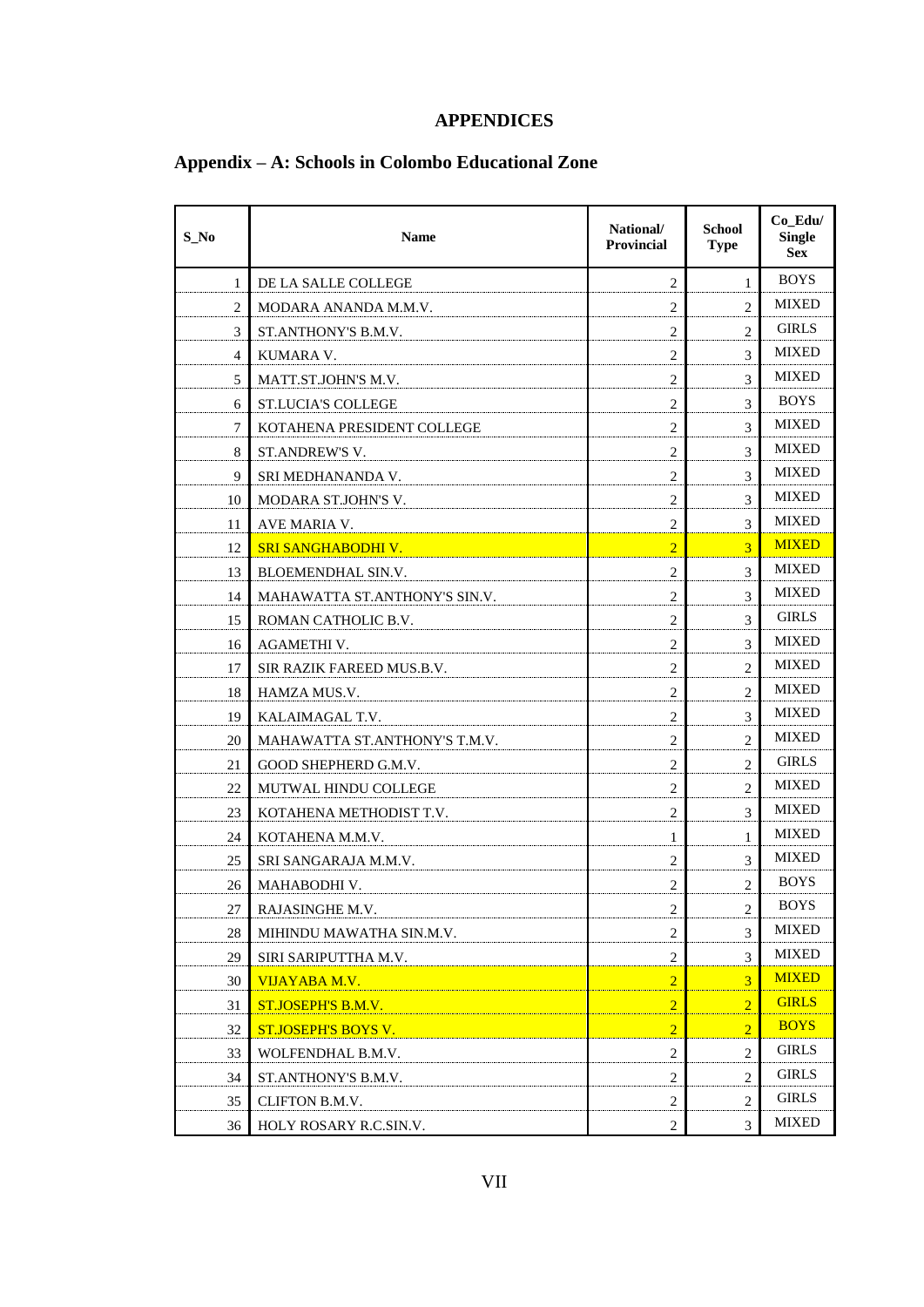| 37 | VIHARAMAHA DEVI B.V.          | $\overline{2}$ | $\overline{3}$ | <b>GIRLS</b> |
|----|-------------------------------|----------------|----------------|--------------|
| 38 | HEMAMALI B.V.                 | $\overline{c}$ | $\overline{c}$ | <b>GIRLS</b> |
| 39 | ST.MARY'S V.                  | 2              | 3              | <b>MIXED</b> |
| 40 | JAYANTHI V.                   | 2              | 3              | <b>MIXED</b> |
| 41 | A.E.GUNASINGHA V.             | $\overline{c}$ | 3              | <b>MIXED</b> |
| 42 | AL HIDHAYA V.                 | 2              | 2              | <b>MIXED</b> |
| 43 | AL IQBAL B.V.                 | 2              | 3              | <b>GIRLS</b> |
| 44 | AL NASSER V.                  | $\overline{c}$ | 2              | <b>MIXED</b> |
| 45 | HAMEED AL HUSSEINIE COLLAGE   | 1              | 1              | <b>BOYS</b>  |
| 46 | DHARUSSALAAM V.               | 2              | 2              | <b>MIXED</b> |
| 47 | FATHIMA MUS.LADIES V.         | $\overline{c}$ | 1              | <b>GIRLS</b> |
| 48 | KHAIRIYA MUS.B.V.             | 2              | 1              | <b>GIRLS</b> |
| 49 | ST.SEBASTIAN T.M.V.           | 2              | 3              | <b>MIXED</b> |
| 50 | VIVEKANANDA V.                | 1              | 1              | MIXED        |
| 51 | THONDAR GOVT.T.V.             | 2              | 3              | <b>MIXED</b> |
| 52 | ST.ANNE'S GIRL'SBM.V.         | $\overline{c}$ | 2              | <b>GIRLS</b> |
| 53 | ST.ANTHONY'S BOYS M.V.        | $\overline{c}$ | 2              | <b>BOYS</b>  |
| 54 | KANAPATHY HINDU LADIES M.V.   | 2              | 2              | <b>GIRLS</b> |
| 55 | HOLY ROSARY T.V.              | $\overline{c}$ | 3              | <b>MIXED</b> |
| 56 | COLOMBO CENTRAL HINDU M.V.    | $\overline{c}$ | 2              | <b>BOYS</b>  |
| 57 | DR.BADIUDDIN MAHMUD V.        | 2              | 3              | MIXED        |
| 58 | T.B.JAYAH ZAHIRA V.           | $\overline{c}$ | 2              | <b>BOYS</b>  |
| 59 | AL HIKMA V.                   | $\overline{c}$ | 2              | <b>MIXED</b> |
| 60 | DEVI B.V.                     | 1              | 1              | <b>GIRLS</b> |
| 61 | <b>SUJATHA B.V.</b>           | 2              | 3              | <b>GIRLS</b> |
| 62 | ARETHUSA V.                   | $\overline{c}$ | 3              | <b>BOYS</b>  |
| 63 | SRI PARAKRAMABAHU M.V.        | $\overline{c}$ | 2              | <b>MIXED</b> |
| 64 | MAHAMATHYA V.                 | $\overline{c}$ | 3              | <b>MIXED</b> |
| 65 | <b>SRI SADDHARMODAYA M.V.</b> | $\overline{2}$ | 3              | <b>MIXED</b> |
| 66 | S.W.R.D.BANDARANAYAKE V.      | $\overline{c}$ | 3              | MIXED        |
| 67 | VIDYATHILAKA V.               | $\overline{c}$ | 3              | MIXED        |
| 68 | SIRIMAVO BANDARANAYAKE V.     | 1              | $\mathbf{1}$   | <b>GIRLS</b> |
| 69 | <b>DUDLEY SENANAYAKA V.</b>   | $\overline{2}$ | $\overline{2}$ | <b>MIXED</b> |
| 70 | <b>ISIPATHANA COLLEGE</b>     | 1              | $\mathbf{1}$   | <b>BOYS</b>  |
| 71 | <b>LUMBINI V.</b>             | $\mathbf{1}$   | $\mathbf{1}$   | <b>MIXED</b> |
| 72 | MAHANAMA COLLEGE              | $\mathbf{1}$   | 1              | <b>BOYS</b>  |
| 73 | ST.PAUL'S B.V.                | 1              | $\mathbf{1}$   | <b>GIRLS</b> |
| 74 | <u>VISAKHA V. </u>            | $\mathbf{1}$   | $\mathbf{1}$   | <b>GIRLS</b> |
| 75 | ST.ANTHONY'S B.M.V.           | $\overline{c}$ | 2              | <b>GIRLS</b> |
| 76 | ST.CLARE'S B.M.V.             | $\overline{c}$ | 1              | <b>GIRLS</b> |
| 77 | LINDSAY B.V.                  | $\overline{c}$ | 1              | <b>GIRLS</b> |
| 78 | ST.MARY'S B.M.V.              | 2              | $\overline{2}$ | <b>GIRLS</b> |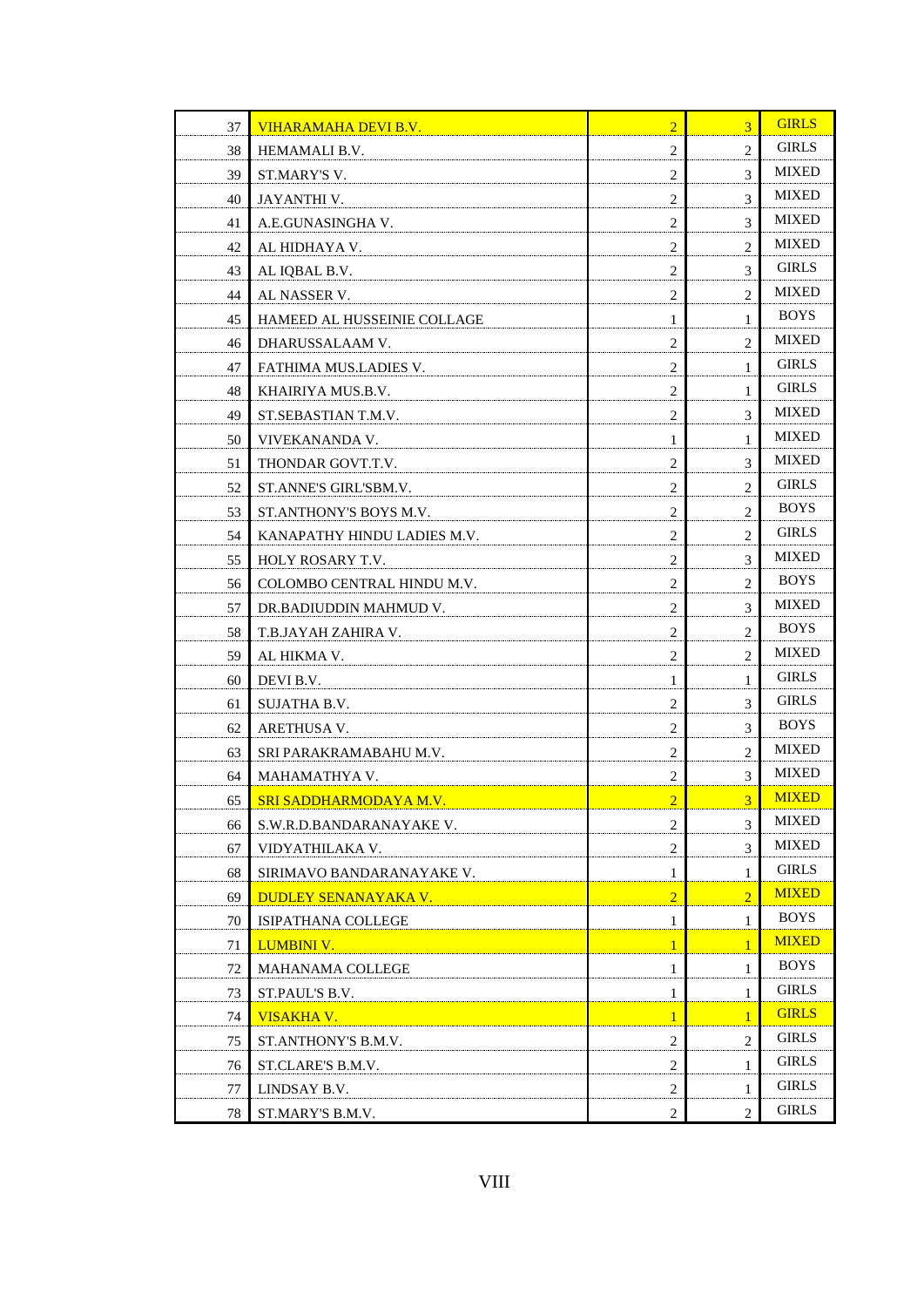| 79  | <b>ST.MICHAEL'S COLLEGE</b>   | 2              | 3              | <b>BOYS</b>  |
|-----|-------------------------------|----------------|----------------|--------------|
| 80  | ST.MARY'S SIN.MIX.V.          | 2              | 3              | <b>MIXED</b> |
| 81  | KUMARAUTHAYAM T.V.            | 2              | 3              | <b>MIXED</b> |
| 82  | RAMAKRISHNA V.                | $\overline{2}$ | $\overline{c}$ | <b>MIXED</b> |
| 83  | <b>MUSLIM LADIES COLLEGE</b>  | $\mathbf{1}$   | $\mathbf{1}$   | <b>GIRLS</b> |
| 84  | <b>HINDU COLLEGE</b>          | $\mathbf{1}$   | 1              | <b>BOYS</b>  |
| 85  | AL AMEEN V.                   | 2              | 3              | <b>MIXED</b> |
| 86  | ST.MARY'S T.V.                | 2              | $\overline{c}$ | <b>MIXED</b> |
| 87  | KOLLUPITIYA METHODIST G.T.V.  | 2              | 3              | <b>MIXED</b> |
| 88  | RAMANATHAN HIN.LADIES COLLEGE | 1              | 1              | <b>GIRLS</b> |
| 89  | DEFENCE SERVICES COLLEGE      | 1              | 3              | <b>MIXED</b> |
| 90  | <b>ROYAL COLLEGE</b>          | $\mathbf{1}$   | $\mathbf{1}$   | <b>BOYS</b>  |
| 91  | <b>ANANDA COLLEGE</b>         | 1              | $\mathbf{1}$   | <b>BOYS</b>  |
| 92  | <b>NALANDA COLLEGE</b>        | 1              | $\mathbf{1}$   | <b>BOYS</b>  |
| 93  | <b>THURSTAN COLLEGE</b>       | $\mathbf{1}$   | $\overline{1}$ | <b>BOYS</b>  |
| 94  | <b>ST.MATTHEWS COLLEGE</b>    | 2              | $\overline{c}$ | <b>BOYS</b>  |
| 95  | ANANDA B.V.                   | 1              | 1              | <b>GIRLS</b> |
| 96  | <b>GOTHAMI B.V.</b>           | 1              | 1              | <b>GIRLS</b> |
| 97  | <b>ST.JOHN'S COLLEGE</b>      | 2              | $\overline{2}$ | <b>BOYS</b>  |
| 98  | SEEVALI M.M.V.                | $\overline{c}$ | $\overline{c}$ | <b>MIXED</b> |
| 99  | SUSAMAYAWARDHANA V.           | 2              | 2              | <b>BOYS</b>  |
| 100 | ALL SAINTS' B.M.V.            | 2              | $\overline{2}$ | <b>GIRLS</b> |
| 101 | YASODARA B.V.                 | $\overline{2}$ | $\mathbf{1}$   | <b>GIRLS</b> |
| 102 | PRESBYTERIAN B.V.             | 2              | 2              | <b>GIRLS</b> |
| 103 | RATHNAWALI B.M.V.             | 2              | $\overline{c}$ | <b>GIRLS</b> |
| 104 | D.S.SENANAYAKE COLLEGE        | 1              | 1              | <b>BOYS</b>  |
| 105 | ANURUDDHA B.V.                | 2              | 2              | <b>GIRLS</b> |
| 106 | <b>VELUWANA COLLEGE</b>       | 2              | 1              | <b>BOYS</b>  |
| 107 | ASOKA V.                      | 2              | $\mathbf{1}$   | <b>BOYS</b>  |
| 108 | C.W.W.KANNANGARA V.           | 2              | 1              | <b>MIXED</b> |
| 109 | VIPULANANTHA T.M.V.           | 2              | $\mathbf{1}$   | <b>MIXED</b> |
| 110 | AL HIJRA MUS.V.               | 2              | 3              | <b>MIXED</b> |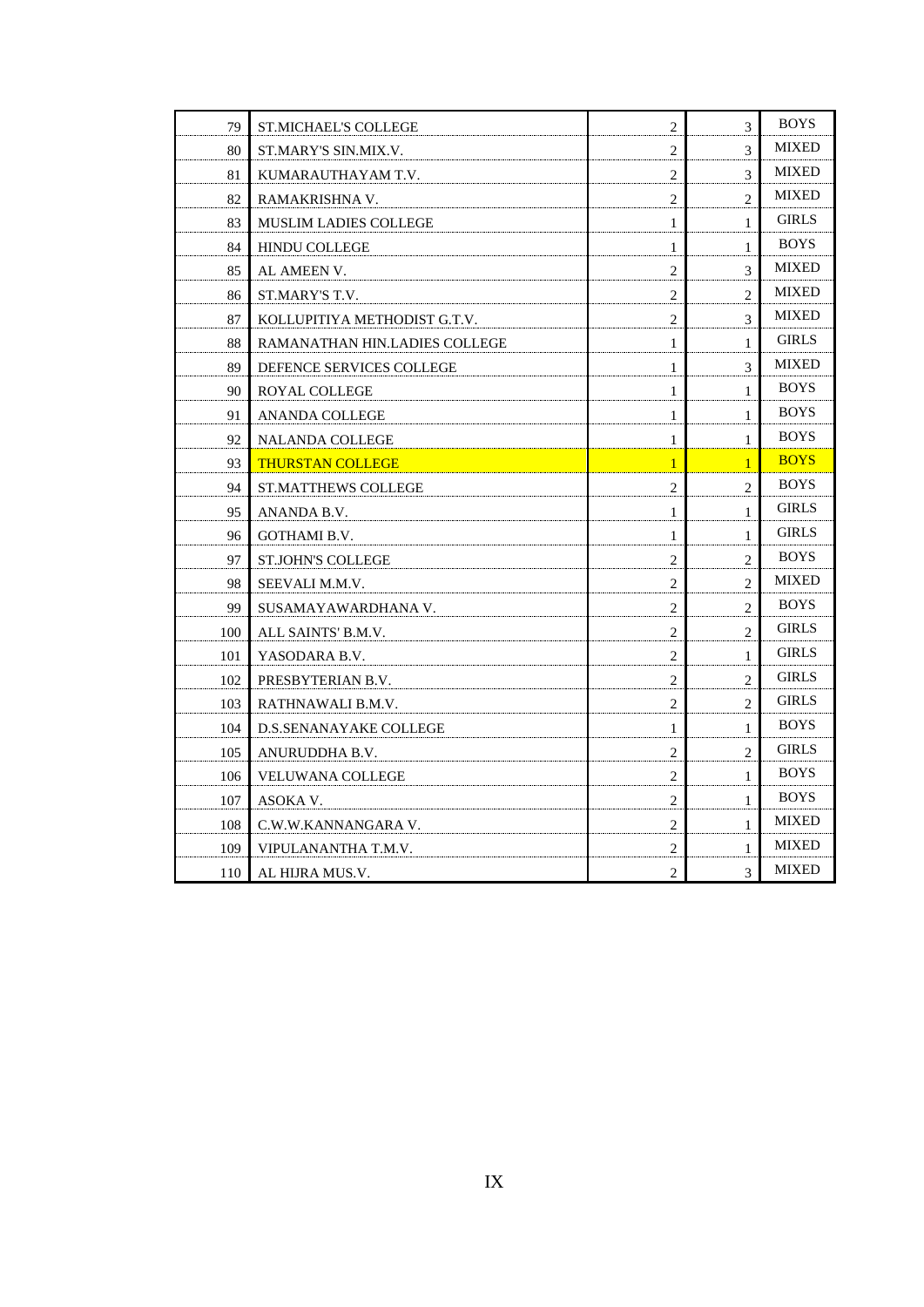**Appendix – B: Questionnaire** 

|                                                   |                                                                                                          |                                 | O No:                                                                                                                                                           |
|---------------------------------------------------|----------------------------------------------------------------------------------------------------------|---------------------------------|-----------------------------------------------------------------------------------------------------------------------------------------------------------------|
|                                                   | <b>Statistical Research for the Identification of Factors Affected the Academic</b>                      |                                 |                                                                                                                                                                 |
|                                                   |                                                                                                          |                                 | Results of the Students in the Co-educational Schools and the Single Sex Schools                                                                                |
|                                                   |                                                                                                          | in the Colombo Educational Zone |                                                                                                                                                                 |
|                                                   |                                                                                                          |                                 |                                                                                                                                                                 |
|                                                   |                                                                                                          |                                 |                                                                                                                                                                 |
|                                                   |                                                                                                          |                                 | These particulars are collected for the purpose of the above research. You are<br>kindly requested to give answers correctly and honestly. Your answers will be |
| confidential.                                     | <b>I.</b> Your school: Co-Educational School                                                             |                                 | Single Sex School                                                                                                                                               |
| II. Sex                                           | Male                                                                                                     |                                 | Female                                                                                                                                                          |
| III.<br>Please mark                               | $\sqrt{\ }$ in the relevant cage                                                                         |                                 |                                                                                                                                                                 |
|                                                   | 1. You like more engage in group study than individual study                                             |                                 |                                                                                                                                                                 |
| 1-False $\lceil$                                  | 2- Slightly True [                                                                                       | 3-True                          | 4-Totally True                                                                                                                                                  |
|                                                   | 2. Your friends extend cooperation to cover of missed lessons.                                           |                                 |                                                                                                                                                                 |
| 1-False $\begin{bmatrix} \quad \end{bmatrix}$     | 2- Slightly True [                                                                                       | 3-True                          | 4-Totally True                                                                                                                                                  |
| friends.                                          | 3. You share knowledge you have obtained from extra classes with your                                    |                                 |                                                                                                                                                                 |
| 1-False $\begin{array}{ c c } \hline \end{array}$ | 2- Slightly True $\Box$                                                                                  | $3-True$                        | 4-Totally True                                                                                                                                                  |
|                                                   | 4. You are sensitive to the issues of your friends. You assists them to solve                            |                                 |                                                                                                                                                                 |
| such issues.<br>1-False                           | 2- Slightly True [                                                                                       | 3-True                          | 4-Totally True                                                                                                                                                  |
|                                                   | 5. Your friends provide their assistance to solve your issues.                                           |                                 |                                                                                                                                                                 |
| $1$ -False                                        | 2- Slightly True [                                                                                       | $3$ -True $\lceil$              | 4-Totally True $\Box$                                                                                                                                           |
|                                                   | 6. You give answers to the questions raised by the teachers in the class room<br>without any hesitation. |                                 |                                                                                                                                                                 |
| 1-False $\vert$                                   | 2- Slightly True                                                                                         | 3-True                          | 4-Totally True $\Box$                                                                                                                                           |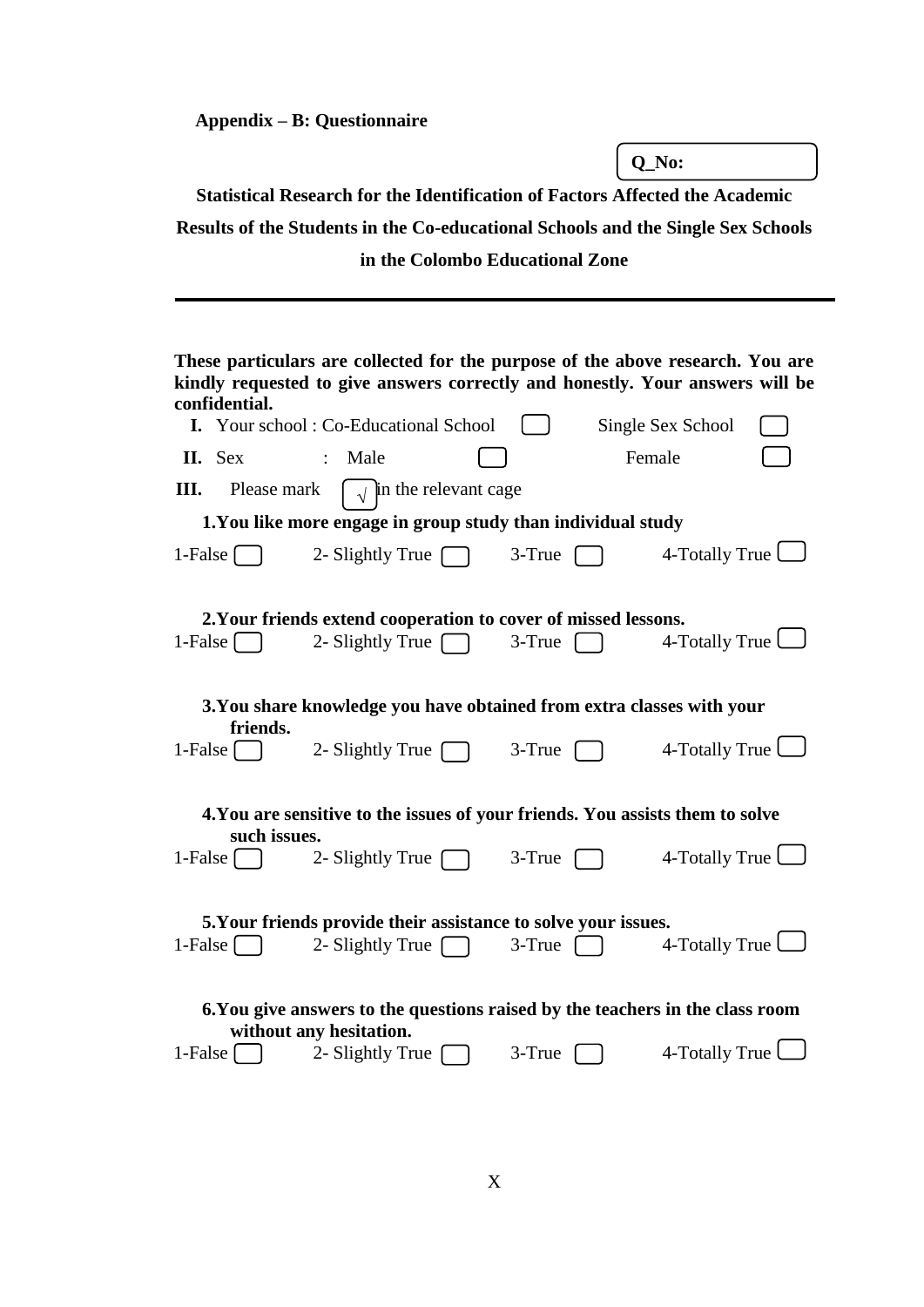|                                                        | 7. When you answer the questions raised by the teachers in the classroom,         |                                                       |                       |
|--------------------------------------------------------|-----------------------------------------------------------------------------------|-------------------------------------------------------|-----------------------|
|                                                        | you are teased by your friends.                                                   |                                                       |                       |
| 1-False $\Box$                                         | 2- Slightly True $\Box$                                                           | $3-True$                                              | 4-Totally True        |
|                                                        | 8. You are hesitant to get others' attention in the classroom.                    |                                                       |                       |
| $1$ -False $\begin{bmatrix} \phantom{-} \end{bmatrix}$ | 2- Slightly True $\Box$ 3-True $\Box$                                             |                                                       | 4-Totally True $\Box$ |
|                                                        | 9. You have confidence in passing G.C.E (O/L) examination.                        |                                                       |                       |
| 1-False $\begin{bmatrix} \phantom{-} \end{bmatrix}$    | 2- Slightly True $\sqrt{\phantom{a}}$                                             | $3$ -True $\begin{bmatrix} \phantom{-} \end{bmatrix}$ | 4-Totally True $\Box$ |
|                                                        | 10. You are satisfied in your academic activities.                                |                                                       |                       |
| 1-False $\begin{bmatrix} \phantom{-} \end{bmatrix}$    | 2- Slightly True $\Box$                                                           | $3 - True$                                            | 4-Totally True $\Box$ |
|                                                        |                                                                                   |                                                       |                       |
|                                                        | 11. You are enthusiastic to get marks higher than others.                         |                                                       |                       |
| 1-False $\begin{bmatrix} \phantom{-} \end{bmatrix}$    | 2- Slightly True $\Box$ 3-True $\Box$                                             |                                                       | 4-Totally True $\Box$ |
|                                                        | 12. You are more enthusiastic to answer the questions raised by the teachers      |                                                       |                       |
|                                                        | in relate to the subjects than other students.                                    |                                                       |                       |
| $1-False$                                              | 2- Slightly True $\Box$                                                           | $3$ -True                                             | 4-Totally True $\Box$ |
|                                                        |                                                                                   |                                                       |                       |
|                                                        | 13. You are very competitive in the functions related to the studies.             |                                                       |                       |
| 1-False $\begin{bmatrix} \quad \end{bmatrix}$          | 2- Slightly True $\Box$                                                           | $3 - True$                                            | 4-Totally True $\Box$ |
|                                                        | 14. You have got used to take alcohol and drugs.                                  |                                                       |                       |
| $1$ -False $\vert$                                     | 2- Slightly True [                                                                | 3-True                                                | 4-Totally True        |
|                                                        |                                                                                   |                                                       |                       |
| $1$ -False $\lceil$                                    | 15. You are competitive in the extra-curricular activities.<br>2- Slightly True [ | 3-True                                                | 4-Totally True $\Box$ |
|                                                        |                                                                                   |                                                       |                       |
|                                                        | 16. You spend more time with mobile phones.                                       |                                                       |                       |
| $1$ -False $\lceil$                                    | 2- Slightly True $\lceil$                                                         | 3-True                                                | 4-Totally True        |
|                                                        |                                                                                   |                                                       |                       |
|                                                        | 17. You spend more time in the social websites.                                   |                                                       |                       |
| $1$ -False $\lceil$                                    | 2- Slightly True [                                                                | 3-True                                                | 4-Totally True        |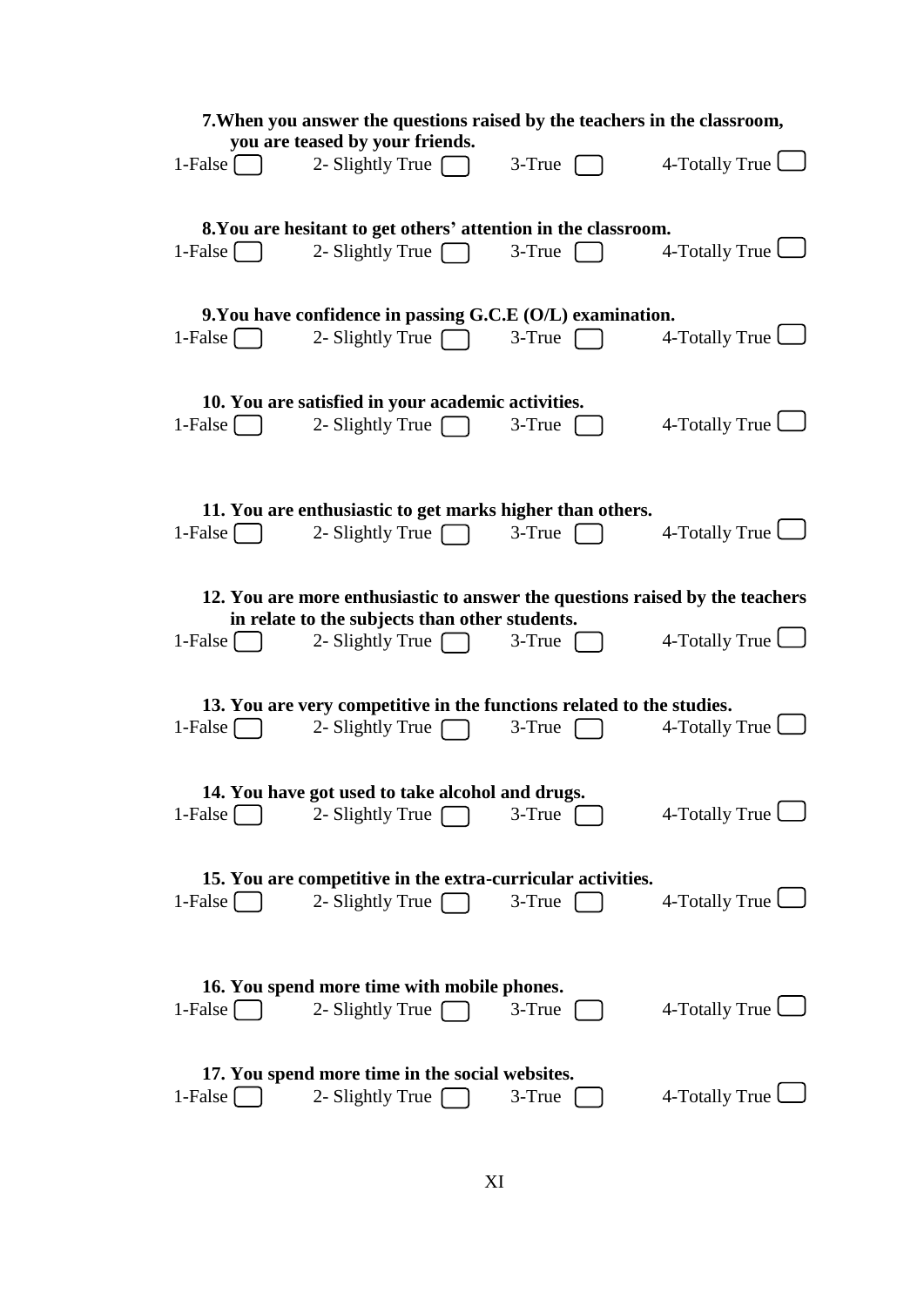|                                                     |              | 18. You make effort to bring your friends to the correct track when they are                                                                                                                                             |            |                       |
|-----------------------------------------------------|--------------|--------------------------------------------------------------------------------------------------------------------------------------------------------------------------------------------------------------------------|------------|-----------------------|
|                                                     |              | doing wrong doings/ addicts.                                                                                                                                                                                             |            |                       |
| 1-False $\begin{bmatrix} \phantom{-} \end{bmatrix}$ |              | 2- Slightly True                                                                                                                                                                                                         | $3 - True$ | 4-Totally True $\Box$ |
|                                                     |              | 19. You spend your holidays and leisure times with your friends.                                                                                                                                                         |            |                       |
| 1-False $\begin{bmatrix} \phantom{-} \end{bmatrix}$ |              | 2- Slightly True                                                                                                                                                                                                         | 3-True     | 4-Totally True        |
|                                                     |              | 20. There is a teacher for every subject.                                                                                                                                                                                |            |                       |
| 1-False $\Box$                                      |              | 2- Slightly True $\Box$                                                                                                                                                                                                  | $3 - True$ | 4-Totally True $\Box$ |
|                                                     |              | 21. The incharge of the subject comes to the classroom in the scheduled                                                                                                                                                  |            |                       |
| 1-False $\vert$                                     | periods.     | 2- Slightly True [                                                                                                                                                                                                       | 3-True     | 4-Totally True $\Box$ |
|                                                     |              | 22. The teacher duly covers the subject within the given time.                                                                                                                                                           |            |                       |
| 1-False $\begin{bmatrix} \phantom{-} \end{bmatrix}$ |              | 2- Slightly True                                                                                                                                                                                                         | 3-True     | 4-Totally True $\Box$ |
|                                                     |              | 23. When the teacher is unable to cover the syllabus in the given time he/she                                                                                                                                            |            |                       |
| $1$ -False                                          |              | gets additional time and covers it.<br>2- Slightly True [                                                                                                                                                                | 3-True     | 4-Totally True        |
|                                                     |              | 24. There are sufficient facilities such as laboratories, libraries, and<br>computer laboratories etc. required to the academic activities in<br>comparison with the other school. (in comparison with the other schools |            |                       |
| 1-False $\lceil$                                    | in the zone) | 2- Slightly True                                                                                                                                                                                                         | 3-True     | 4-Totally True        |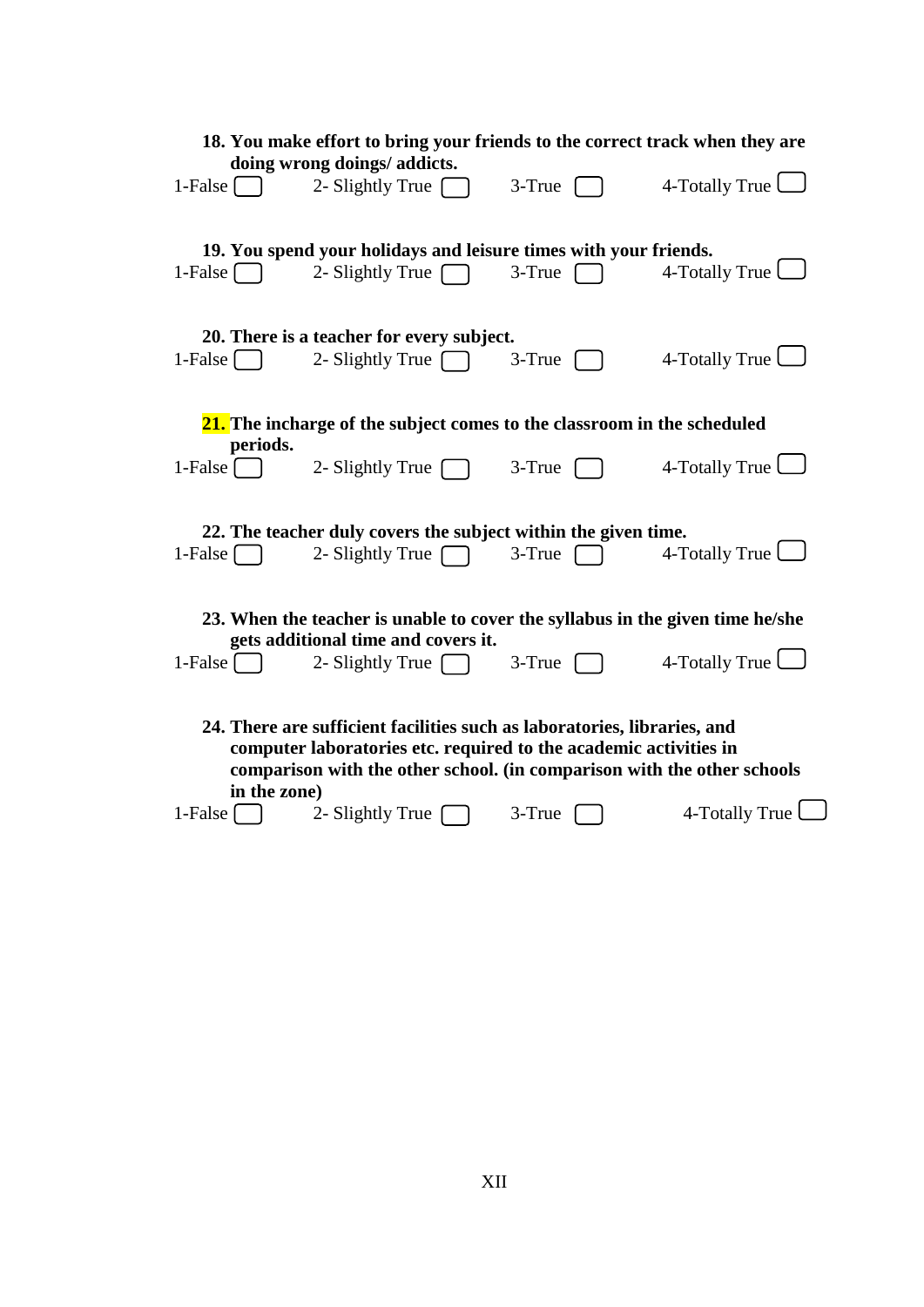|                |                | S1       | S <sub>2</sub> | S3    | <b>S4</b> | S <sub>5</sub> | <b>S6</b> | ${\bf S7}$ | S <sub>8</sub> | S9    | <b>S10</b> | <b>S11</b> | <b>S12</b> |
|----------------|----------------|----------|----------------|-------|-----------|----------------|-----------|------------|----------------|-------|------------|------------|------------|
|                |                |          |                |       |           |                |           |            |                |       |            |            |            |
| S <sub>1</sub> | $\mathbf{r}^2$ | 1.000    | 0.460          | 0.490 | 0.332     | 0.289          | 0.085     | 0.040      | 0.000          | 0.055 | 0.006      | 0.037      | 0.048      |
|                | P_Val          |          | 0.000          | 0.000 | 0.000     | 0.000          | 0.071     | 0.247      | 0.498          | 0.171 | 0.459      | 0.259      | 0.204      |
| S <sub>2</sub> | $r^2$          | 0.460    | 1.000          | 0.450 | 0.454     | 0.469          | 0.022     | 0.000      | 0.053          | 0.043 | 0.033      | 0.045      | 0.011      |
|                | P_Val          | 0.000    |                | 0.000 | 0.000     | 0.000          | 0.355     | 0.496      | 0.179          | 0.229 | 0.287      | 0.219      | 0.428      |
| S3             | $\mathbf{r}^2$ | 0.490    | 0.450          | 1.000 | 0.253     | 0.361          | 0.073     | 0.020      | 0.054          | 0.158 | 0.126      | 0.011      | 0.134      |
|                | P_Val          | 0.000    | 0.000          |       | 0.000     | 0.000          | 0.103     | 0.363      | 0.176          | 0.003 | 0.015      | 0.424      | 0.010      |
|                |                |          |                |       |           |                |           |            |                |       |            |            |            |
| <b>S4</b>      | $\mathbf{r}^2$ | 0.332    | 0.454          | 0.253 | 1.000     | 0.623          | 0.059     | 0.086      | 0.074          | 0.037 | 0.078      | 0.051      | 0.025      |
|                | P_Val          | 0.000    | 0.000          | 0.000 |           | 0.000          | 0.155     | 0.068      | 0.099          | 0.262 | 0.089      | 0.192      | 0.332      |
| S <sub>5</sub> | $r^2$          | 0.289    | 0.469          | 0.361 | 0.623     | 1.000          | 0.171     | 0.075      | 0.032          | 0.083 | 0.063      | 0.010      | 0.016      |
|                | P_Val          | 0.000    | 0.000          | 0.000 | 0.000     |                | 0.002     | 0.097      | 0.290          | 0.075 | 0.140      | 0.434      | 0.393      |
|                | $\mathbf{r}^2$ | $-0.085$ | $-0.022$       | 0.073 | 0.059     | 0.171          | 1.000     | 0.216      | 0.338          | 0.351 | 0.329      | 0.204      | 0.274      |
| S <sub>6</sub> | P_Val          | 0.071    | 0.355          | 0.103 | 0.155     | 0.002          |           | 0.000      | 0.000          | 0.000 | 0.000      | 0.000      | 0.000      |
|                | $\mathbf{r}^2$ | $-0.040$ | 0.000          | 0.020 | 0.086     | 0.075          | 0.216     | 1.000      | 0.281          | 0.266 | 0.112      | 0.116      | 0.048      |
| S7             | P_Val          | 0.247    | 0.496          | 0.363 | 0.068     | 0.097          | 0.000     |            | 0.000          | 0.000 | 0.026      | 0.022      | 0.206      |
|                |                |          |                |       |           |                |           |            |                |       |            |            |            |
| S <sub>8</sub> | $\mathbf{r}^2$ | 0.000    | $-0.053$       | 0.054 | 0.074     | 0.032          | 0.338     | 0.281      | 1.000          | 0.332 | 0.115      | 0.074      | 0.038      |
|                | P_Val          | 0.498    | 0.179          | 0.176 | 0.099     | 0.290          | 0.000     | 0.000      |                | 0.000 | 0.023      | 0.101      | 0.256      |
| S <sub>9</sub> | $\mathbf{r}^2$ | $-0.055$ | 0.043          | 0.158 | 0.037     | 0.083          | 0.351     | 0.266      | 0.332          | 1.000 | 0.502      | 0.338      | 0.400      |
|                | P_Val          | 0.171    | 0.229          | 0.003 | 0.262     | 0.075          | 0.000     | 0.000      | 0.000          |       | 0.000      | 0.000      | 0.000      |
| <b>S10</b>     | $\mathbf{r}^2$ | $-0.006$ | 0.033          | 0.126 | 0.078     | 0.063          | 0.329     | 0.112      | 0.115          | 0.502 | 1.000      | 0.398      | 0.513      |
|                | P_Val          | 0.459    | 0.287          | 0.015 | 0.089     | 0.140          | 0.000     | 0.026      | 0.023          | 0.000 |            | 0.000      | 0.000      |
|                | $\mathbf{r}^2$ | $-0.037$ | 0.045          | 0.011 | 0.051     | 0.010          | 0.204     | 0.116      | 0.074          | 0.338 | 0.398      | 1.000      | 0.650      |
| <b>S11</b>     | P_Val          | 0.259    | 0.219          | 0.424 | 0.192     | 0.434          | 0.000     | 0.022      | 0.101          | 0.000 | 0.000      |            | 0.000      |
|                |                |          |                |       |           |                |           |            |                |       |            |            |            |
| <b>S12</b>     | $r^2$          | $-0.048$ | 0.011          | 0.134 | 0.025     | 0.016          | 0.274     | 0.048      | 0.038          | 0.400 | 0.513      | 0.650      | 1.000      |
|                | P_Val          | 0.204    | 0.428          | 0.010 | 0.332     | 0.393          | 0.000     | 0.206      | 0.256          | 0.000 | 0.000      | 0.000      |            |

**Appendix – C: Correlation Matrix**

Cont/-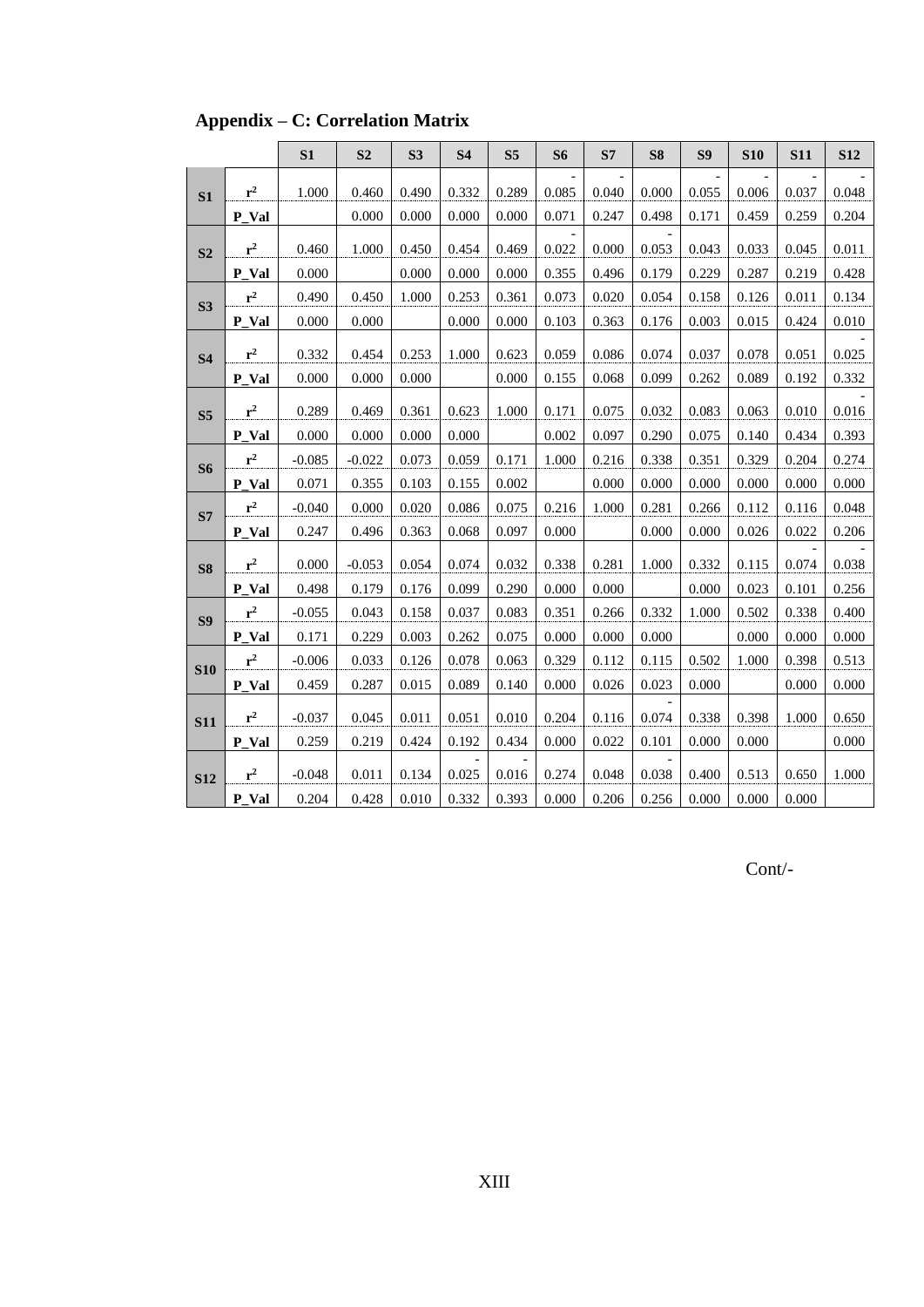### Correlation Matrix (Continued)

|                |                | <b>S13</b> | <b>S14</b> | <b>S15</b> | S <sub>16</sub> | <b>S17</b> | <b>S18</b> | <b>S19</b> | <b>S20</b> | <b>S21</b> | <b>S22</b> | <b>S23</b> | S <sub>24</sub> |
|----------------|----------------|------------|------------|------------|-----------------|------------|------------|------------|------------|------------|------------|------------|-----------------|
| S1             | $r^2$          | 0.025      | 0.013      | 0.130      | 0.032           | 0.016      | 0.230      | 0.267      | 0.060      | 0.165      | 0.196      | 0.130      | 0.086           |
|                | P_Val          | 0.332      | 0.412      | 0.012      | 0.293           | 0.388      | 0.000      | 0.000      | 0.150      | 0.002      | 0.000      | 0.012      | 0.068           |
| S <sub>2</sub> | $r^2$          | 0.072      | 0.035      | 0.100      | 0.062           | 0.048      | 0.211      | 0.205      | 0.204      | 0.143      | 0.135      | 0.130      | 0.002           |
|                | P_Val          | 0.107      | 0.272      | 0.042      | 0.140           | 0.202      | 0.000      | 0.000      | 0.000      | 0.007      | 0.010      | 0.012      | 0.484           |
| S3             |                |            |            |            |                 |            |            |            |            |            |            |            |                 |
|                | $\mathbf{r}^2$ | 0.178      | 0.009      | 0.100      | 0.105           | 0.059      | 0.110      | 0.152      | 0.152      | 0.279      | 0.327      | 0.333      | 0.140           |
|                | P_Val          | 0.001      | 0.439      | 0.042      | 0.034           | 0.155      | 0.029      | 0.004      | 0.004      | 0.000      | 0.000      | 0.000      | 0.008           |
| <b>S4</b>      | $r^2$          | 0.037      | 0.068      | 0.130      | 0.157           | 0.168      | 0.343      | 0.211      | 0.138      | 0.099      | 0.100      | 0.050      | 0.017           |
|                | P_Val          | 0.264      | 0.120      | 0.012      | 0.003           | 0.002      | 0.000      | 0.000      | 0.009      | 0.044      | 0.041      | 0.192      | 0.387           |
| S <sub>5</sub> | $r^2$          | 0.043      | 0.041      | 0.045      | 0.110           | 0.140      | 0.281      | 0.181      | 0.237      | 0.101      | 0.174      | 0.013      | 0.027           |
|                | P_Val          | 0.232      | 0.242      | 0.218      | 0.029           | 0.008      | 0.000      | 0.001      | 0.000      | 0.041      | 0.001      | 0.414      | 0.319           |
| <b>S6</b>      | $r^2$          | 0.270      | 0.104      | 0.024      | 0.227           | 0.203      | 0.051      | 0.115      | 0.114      | 0.146      | 0.209      | 0.177      | 0.204           |
|                | P_Val          | 0.000      | 0.037      | 0.338      | 0.000           | 0.000      | 0.189      | 0.023      | 0.024      | 0.006      | 0.000      | 0.001      | 0.000           |
| S7             |                |            |            |            |                 |            |            |            |            |            |            |            |                 |
|                | $r^2$          | 0.059      | 0.118      | 0.010      | 0.151           | 0.131      | 0.034      | 0.037      | 0.134      | 0.131      | 0.170      | 0.024      | 0.109           |
|                | P_Val          | 0.154      | 0.021      | 0.430      | 0.004           | 0.012      | 0.281      | 0.263      | 0.010      | 0.011      | 0.002      | 0.338      | 0.029           |
| <b>S8</b>      | $r^2$          | 0.023      | 0.065      | 0.060      | 0.159           | 0.100      | 0.062      | 0.020      | 0.007      | 0.028      | 0.116      | 0.083      | 0.142           |
|                | P_Val          | 0.346      | 0.129      | 0.149      | 0.003           | 0.042      | 0.144      | 0.364      | 0.453      | 0.314      | 0.023      | 0.076      | 0.007           |
| S9             | $r^2$          | 0.465      | 0.100      | 0.068      | 0.332           | 0.239      | 0.078      | 0.003      | 0.323      | 0.275      | 0.298      | 0.227      | 0.301           |
|                | P Val          | 0.000      | 0.042      | 0.121      | 0.000           | 0.000      | 0.089      | 0.481      | 0.000      | 0.000      | 0.000      | 0.000      | 0.000           |
| <b>S10</b>     | $r^2$          | 0.447      | 0.048      | 0.043      | 0.305           | 0.249      | 0.124      | 0.081      | 0.253      | 0.258      | 0.173      | 0.136      | 0.182           |
|                | P Val          | 0.000      | 0.205      | 0.229      | 0.000           | 0.000      | 0.016      | 0.080      | 0.000      | 0.000      | 0.001      | 0.009      | 0.001           |
| <b>S11</b>     |                |            |            |            |                 |            |            |            |            |            |            |            |                 |
|                | $r^2$          | 0.528      | 0.046      | 0.107      | 0.192           | 0.184      | 0.036      | 0.211      | 0.158      | 0.106      | 0.075      | 0.026      | 0.121           |
|                | P Val          | 0.000      | 0.214      | 0.032      | 0.000           | 0.001      | 0.268      | 0.000      | 0.003      | 0.034      | 0.097      | 0.326      | 0.018           |
| <b>S12</b>     | $r^2$          | 0.723      | 0.064      | 0.166      | 0.187           | 0.165      | 0.072      | 0.035      | 0.202      | 0.270      | 0.269      | 0.252      | 0.190           |
|                | P_Val          | 0.000      | 0.133      | 0.002      | 0.001           | 0.002      | 0.108      | 0.275      | 0.000      | 0.000      | 0.000      | 0.000      | 0.000           |

Cont/-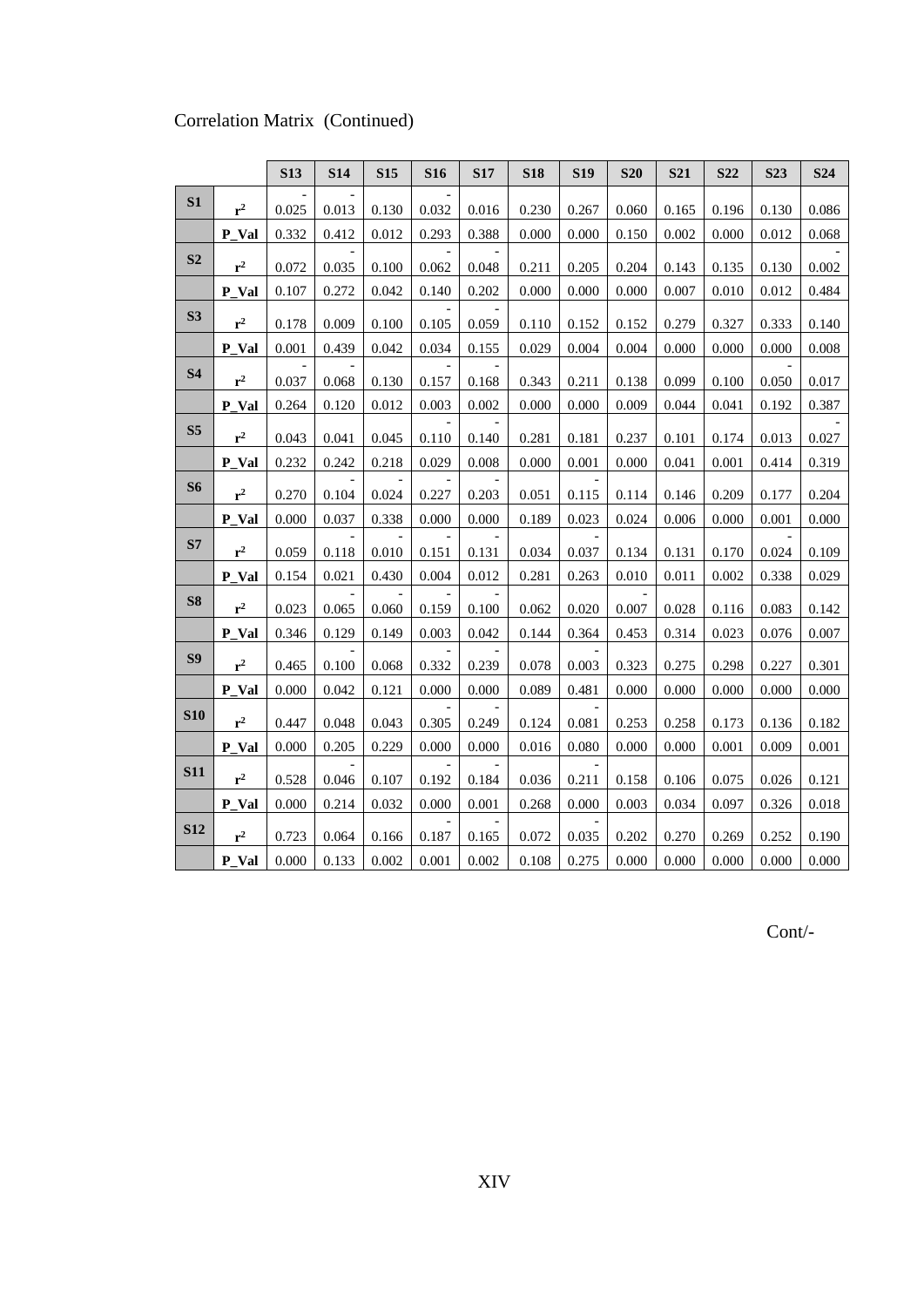# Correlation Matrix (Continued)

|            |                | S1    | S <sub>2</sub> | S3    | S4    | S <sub>5</sub> | S <sub>6</sub> | S7    | <b>S8</b>                | <b>S9</b> | <b>S10</b> | <b>S11</b> | <b>S12</b> |
|------------|----------------|-------|----------------|-------|-------|----------------|----------------|-------|--------------------------|-----------|------------|------------|------------|
|            | $r^2$          | 0.025 | 0.072          | 0.178 | 0.037 | 0.043          | 0.270          | 0.059 | 0.023                    | 0.465     | 0.447      | 0.528      | 0.723      |
| <b>S13</b> |                |       |                |       |       |                |                |       |                          |           |            |            |            |
|            | $P_Val$        | 0.332 | 0.107          | 0.001 | 0.264 | 0.232          | 0.000          | 0.154 | 0.346                    | 0.000     | 0.000      | 0.000      | 0.000      |
| <b>S14</b> | $r^2$          | 0.013 | 0.035          | 0.009 | 0.068 | 0.041          | 0.104          | 0.118 | 0.065                    | 0.100     | 0.048      | 0.046      | 0.064      |
|            | P_Val          | 0.412 | 0.272          | 0.439 | 0.120 | 0.242          | 0.037          | 0.021 | 0.129                    | 0.042     | 0.205      | 0.214      | 0.133      |
|            | $r^2$          | 0.130 | 0.100          | 0.100 | 0.130 | 0.045          | 0.024          | 0.010 | 0.060                    | 0.068     | 0.043      | 0.107      | 0.166      |
| <b>S15</b> | P Val          | 0.012 | 0.042          | 0.042 | 0.012 | 0.218          | 0.338          | 0.430 | 0.149                    | 0.121     | 0.229      | 0.032      | 0.002      |
|            |                |       |                |       |       | $\overline{a}$ |                |       | $\overline{\phantom{a}}$ |           |            |            |            |
| <b>S16</b> | $r^2$          | 0.032 | 0.062          | 0.105 | 0.157 | 0.110          | 0.227          | 0.151 | 0.159                    | 0.332     | 0.305      | 0.192      | 0.187      |
|            | P_Val          | 0.293 | 0.140          | 0.034 | 0.003 | 0.029          | 0.000          | 0.004 | 0.003                    | 0.000     | 0.000      | 0.000      | 0.001      |
| <b>S17</b> | $r^2$          | 0.016 | 0.048          | 0.059 | 0.168 | 0.140          | 0.203          | 0.131 | 0.100                    | 0.239     | 0.249      | 0.184      | 0.165      |
|            | P Val          | 0.388 | 0.202          | 0.155 | 0.002 | 0.008          | 0.000          | 0.012 | 0.042                    | 0.000     | 0.000      | 0.001      | 0.002      |
|            | $\mathbf{r}^2$ | 0.230 | 0.211          | 0.110 | 0.343 | 0.281          | 0.051          | 0.034 | 0.062                    | 0.078     | 0.124      | 0.036      | 0.072      |
| <b>S18</b> | P Val          | 0.000 | 0.000          | 0.029 | 0.000 | 0.000          | 0.189          | 0.281 | 0.144                    | 0.089     | 0.016      | 0.268      | 0.108      |
| <b>S19</b> | $\mathbf{r}^2$ | 0.267 | 0.205          | 0.152 | 0.211 | 0.181          | 0.115          | 0.037 | 0.020                    | 0.003     | 0.081      | 0.211      | 0.035      |
|            | P_Val          | 0.000 | 0.000          | 0.004 | 0.000 | 0.001          | 0.023          | 0.263 | 0.364                    | 0.481     | 0.080      | 0.000      | 0.275      |
|            |                |       |                |       |       |                |                |       |                          |           |            |            |            |
| <b>S20</b> | $r^2$          | 0.060 | 0.204          | 0.152 | 0.138 | 0.237          | 0.114          | 0.134 | 0.007                    | 0.323     | 0.253      | 0.158      | 0.202      |
|            | P_Val          | 0.150 | 0.000          | 0.004 | 0.009 | 0.000          | 0.024          | 0.010 | 0.453                    | 0.000     | 0.000      | 0.003      | 0.000      |
| <b>S21</b> | $r^2$          | 0.165 | 0.143          | 0.279 | 0.099 | 0.101          | 0.146          | 0.131 | 0.028                    | 0.275     | 0.258      | 0.106      | 0.270      |
|            | P Val          | 0.002 | 0.007          | 0.000 | 0.044 | 0.041          | 0.006          | 0.011 | 0.314                    | 0.000     | 0.000      | 0.034      | 0.000      |
| <b>S22</b> | $\mathbf{r}^2$ | 0.196 | 0.135          | 0.327 | 0.100 | 0.174          | 0.209          | 0.170 | 0.116                    | 0.298     | 0.173      | 0.075      | 0.269      |
|            | P_Val          | 0.000 | 0.010          | 0.000 | 0.041 | 0.001          | 0.000          | 0.002 | 0.023                    | 0.000     | 0.001      | 0.097      | 0.000      |
| <b>S23</b> | $r^2$          | 0.130 | 0.130          | 0.333 | 0.050 | 0.013          | 0.177          | 0.024 | 0.083                    | 0.227     | 0.136      | 0.026      | 0.252      |
|            | P Val          | 0.012 | 0.012          | 0.000 | 0.192 | 0.414          | 0.001          | 0.338 | 0.076                    | 0.000     | 0.009      | 0.326      | 0.000      |
|            |                |       |                |       |       |                |                |       |                          |           |            |            |            |
| <b>S24</b> | $r^2$          | 0.086 | 0.002          | 0.140 | 0.017 | 0.027          | 0.204          | 0.109 | 0.142                    | 0.301     | 0.182      | 0.121      | 0.190      |
|            | P_Val          | 0.068 | 0.484          | 0.008 | 0.387 | 0.319          | 0.000          | 0.029 | 0.007                    | 0.000     | 0.001      | 0.018      | 0.000      |

Cont/-